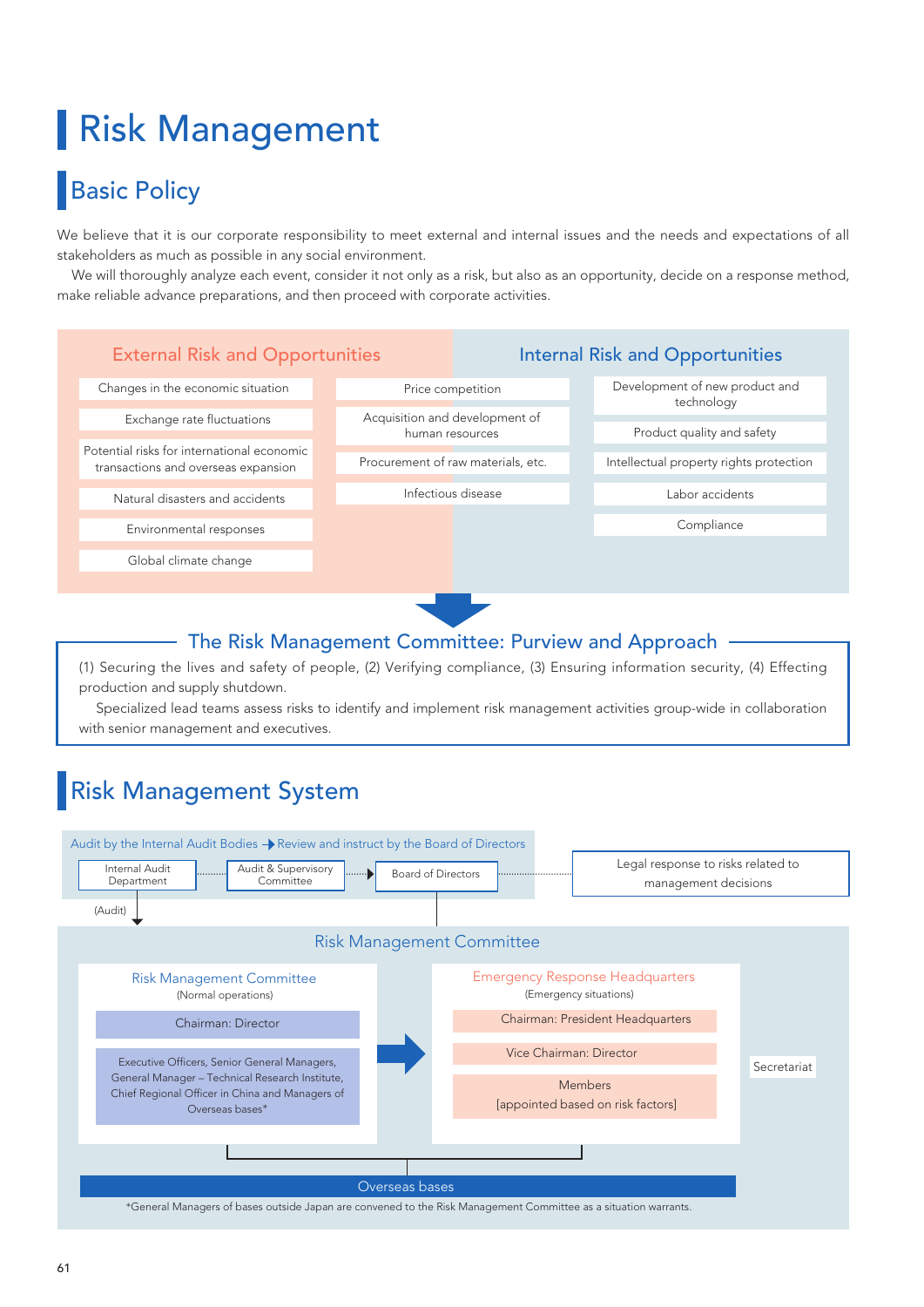# Business risks

| Main matters                                                                        | Main correspondence                                                                                                                                                                                                                                                                                                                                                                                        |
|-------------------------------------------------------------------------------------|------------------------------------------------------------------------------------------------------------------------------------------------------------------------------------------------------------------------------------------------------------------------------------------------------------------------------------------------------------------------------------------------------------|
| Changes in economic<br>situation                                                    | Always forecast the latest market trends and optimize capital investment, personnel and inventory, etc.                                                                                                                                                                                                                                                                                                    |
| Exchange rate fluctuations                                                          | Use exchange contract after measuring the exchange effect and considering the hedging effect and cost.                                                                                                                                                                                                                                                                                                     |
| Development of new products<br>and technologies                                     | Promote the establishment of an organizational structure for R & D activities aimed at further expanding<br>competitive advantage and the strengthening and development of business division activities integrated with<br>the sales department.                                                                                                                                                           |
| Price competition                                                                   | Cost control from the product design or development stage by wisdom and technology such as<br>standardization and labor saving, improvement of production technology, systematic cost reduction<br>by globalization of parts procurement, and maintenance and improvement of the average unit price by<br>continuous development of high value-added products.                                             |
| Potential risk for international<br>economic transactions and<br>overseas expansion | Timely and appropriate response including the construction of the global five-pole business structure, in<br>order to collect information on environment-related regulations, product safety / quality-related regulations,<br>and import / export-related regulations in each country, in addition to the economic, political, and social<br>conditions of the countries and regions in which we operate. |
| Product quality and safety                                                          | We have acquired the international standard ISO9001 for each business base, strive to continuously improve<br>the management system, and comply with the quality system established by the Headquarters.                                                                                                                                                                                                   |
| Intellectual property<br>protection                                                 | Secure competitive advantage by actively acquiring and protecting intellectual property rights from a bird's-<br>eye view and proactively aiming to expand sales of products and expand new applications.                                                                                                                                                                                                  |
| Acquisition and development<br>of human resources                                   | In addition to systematic recruitment of new graduates, we carry out regular recruitment based on needs.<br>Moreover, the education system to support skill development has been expanded, and arrangements have<br>been made so that the abilities of diverse employees can be fully demonstrated.                                                                                                        |
| Procurement of raw materials,<br>etc.                                               | Procurement of various raw materials and parts from multiple companies to maintain a stable supply and<br>consideration for CSR procurement.                                                                                                                                                                                                                                                               |
| Natural disasters and<br>accidents                                                  | Formulate a business continuity basic plan (BCP) to prevent the emergence of risks such as disasters and<br>accidents.                                                                                                                                                                                                                                                                                     |
| Environmental responses                                                             | The Environmental Management Committee and the Environmental Managers Conference are held to<br>promote measures for sharing environmental information, environmental conservation activities, and<br>environmental management throughout the Group. In the mid-term sustainability targets, we recognize that<br>reducing the environmental burden is an important issue and set specific targets.        |
| Global climate change                                                               | Work on continuous energy conservation measures and introduction of renewable energy including solar<br>power generation in order to reduce CO2 emissions, and promote information disclosure expressed in line<br>with TCFD, which we endorsed in March 2021.                                                                                                                                             |

## Emergency Preparedness

To protect people and the environment when natural disasters or other emergencies occur, we conduct emergency procedure and report drills that simulate scenarios affecting the various dimensions of our business operations.

Everyone at Mabuchi Motor is well instructed in emergency preparedness, through these drills and by on-hand resources like the

Emergency Response Manual for Employees in Case of a Disaster, Emergency Response Cards for Largescale Disasters, and First-Response and Instructions Manual for Managers. To monitor employee safety in the event of a disaster, all employees of the main office in Japan are covered by our Safety Confirmation System. Moreover, each department with a key role in disaster response, such as the Emergency Response Headquarters, maintains a specific response manual.

 Equally important, we educate all our employees about disaster prevention and run drills for routines related to evacuation, fire, disaster relief, safety confirmation, and safe return to home. We do so in order to prepare employees to take the appropriate actions calmly and resolutely in the event of a disaster.

 As a further support measure, we stock emergency supplies such as protective gear and equipment, food and drink, and daily necessities to ensure the safety of employees who may be unable to return home should a disaster strike. Because we use groundwater as a source of drinking water, even if the water supply is disrupted in our area our Headquarters still has an adequate supply. Currently we are concluding an agreement with the Matsudo municipal government so that we can support the supply of drinking water also for the local community.



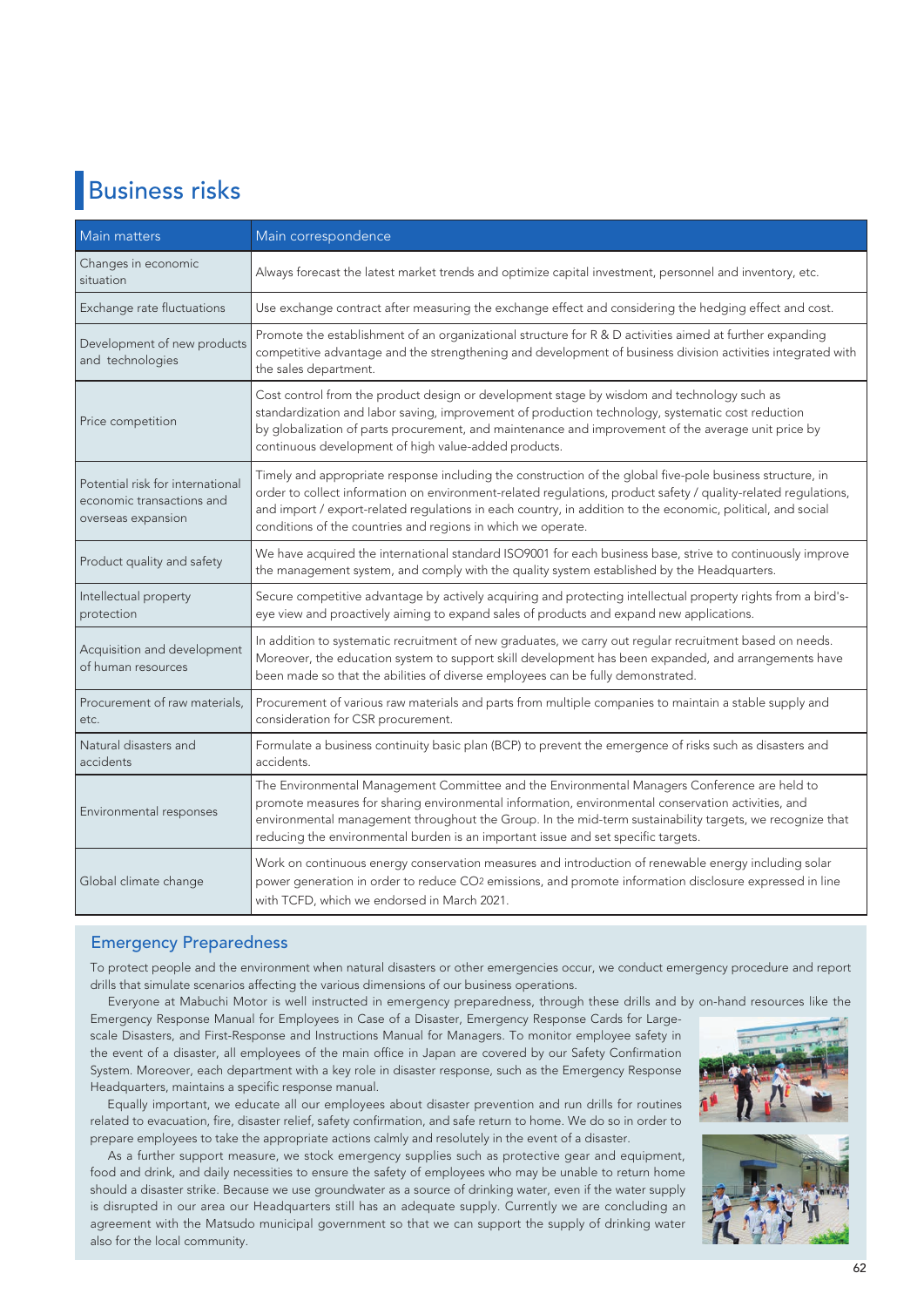# Risk Management

## The Mabuchi Motor Ethical Standard

The Mabuchi Group is guided in all aspects of its business by its chief Management Principle of "Contributing to international society and continuously increasing our contribution." This means conducting business activities in mindful compliance with laws and regulations in the countries and regions where we operate, and in a manner demonstrating good corporate citizenship.

 The Mabuchi Motor Ethical Standard sets out specific rules for how we engage with society – specifically, requirements and standards of behavior that all of our people are to meet without fail. The Ethical Standard is a booklet kept by all executives and employees, providing clear guidance that both maintains and improves compliance and ethical stewardship within and across our company. Compliance education activities at our production bases around the world include study sessions and training programs focusing on laws, regulations, and social ethics. A director responsible for compliance at each Mabuchi Group base supervises the compliance activities of that base, with oversight provided by the director responsible for internal control at the main office in Japan. The base director takes the lead in strengthening internal control and promoting continuous, autonomous compliance locally.

 To address and improve any inadequacies related to compliance in the Mabuchi Group, the Internal Audit Department conducts both regular and non-scheduled audits at all Group bases. These are designed to verify adherence to compliance-related rules and procedures and to identify any ethical violations. Results are reported directly to top management.

### Ethical standards hotline

Through our Ethical Standards Hotline, any employee may inform or consult with the Internal Audit Department about compliance issues directly and under strict anonymity, outside ordinary communication channels (for example, senior managers or other identified contact persons).

 A clearly stated message from our top management promises employees that no person who makes use of the Hotline, or otherwise seeks to consult with us on ethical practices, will be treated disadvantageously because of that consultation, in full accordance with the Whistleblower Protection Act.

 The Mabuchi Group strives always to conduct honest and fair business with our suppliers, because this is how we build relationships of trust.

## Representative Director Board of Directors Appoints ⊥ Internal Control Officer = Responsible for Compliance and Risk Management Risk Management Committee Department Responsible for Compliance Activities Selects General Managers of Each Overseas Base [Internal Control and Risk Management Lead] Director Responsible for Compliance at Each Overseas Base Appoints \*with Approval  $of HO$

Compliance Assurance at Mabuchi Motor



Mabuchi Motor Code of Ethics

#### Prohibition of bribery

Mabuchi Motor employees are clearly and strictly prohibited from offering or accepting money, gifts, or any other illegal favor to or from any political group, politician, or government official for the purpose of gaining special treatment for the company.